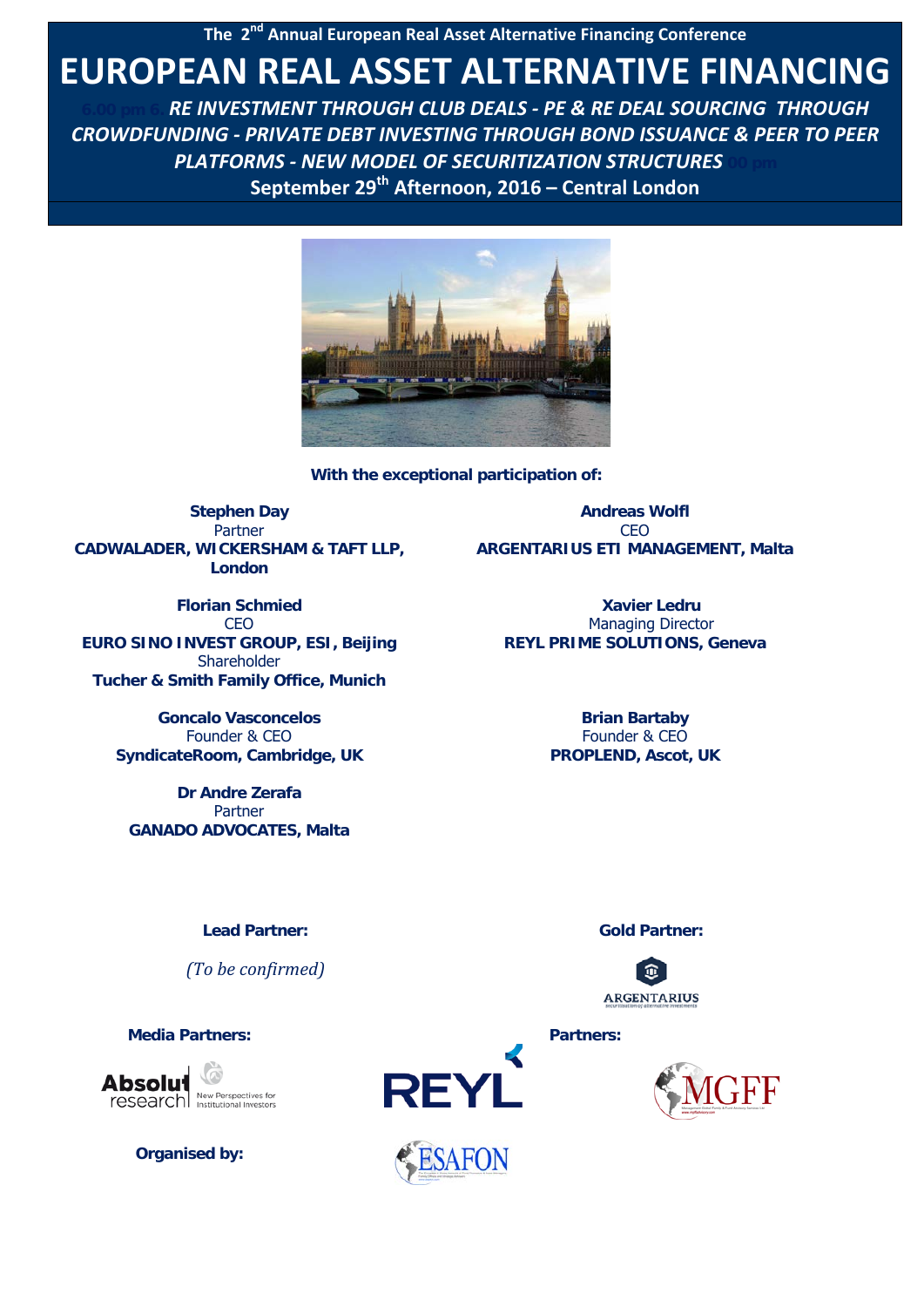

**Register now** to benefit from Special Registrations Fees **until May 30th, 2016** By returning your completed Registration Form at the last page of this document

Montreux, March 7<sup>th</sup>, 2016

Dear Executive,

**Real assets** are entrepreneurial by nature. They generally do have a **very low correlation to other asset classes** and are not subject to a reversion to the mean in comparison with listed securities in bear market conditions.

**Innovative alternative sources of financing** of the real economy are being developed to compensate the lack of liquidity in the financial market.

**The shift of paradigm in real asset financing** is moving the **Investors into the driver seat** in a **non banking intermediation environment.**

These new models reinforce **investors' education** and privilege their implication through **private due diligence prior to deals.**

During this conference, **Banks** will understand their **new role** in alternative financing namely in the **deal origination phasis** to **structure investments** and during the **due diligence process** until **maturity transformation.**

**A revival use of securitization transactions** listed on EU regulated markets such as the European Wholesale Securities Market offers **increased flexibility**, **speed to market** and **cost effectiveness** to finance infrastructure and large projects through debt issuance.

During this innovative and pro-active conference, the following key issues will be addressed through real case studies by First Class Experts:

- **The shift of paradigm in Real Asset Alternative Financing**
- **Case Study 1 Real Estate Co-Investments through club deals**
- **Case Study 2 VC & PE Deal Sourcing through an Equity Crowdfunding platform**
- **Case Study 3 Optimizing The Cost of Funding & Fund Raising through the Conversion of Real Assets into Securitized Vehicles**
- **SME's Financing through EuVCA, partial listing & private debt issuance**
- **Case Study 4 RE Alternative Financing Through a Peer to Peer Lending Platform**

**Institutional & Private Investors, Private Equity Managers, Real Estate Managers, Real Asset managers, Asset Managers, Invesment Managers, Compliance Officers, Risk Managers, Business Development Managers, IT Service Providers, Investment Law Firms**, join us with your team to master the **changing environment** and take a competitive advantage from the **innovative alternative sources of finance.**

Yours Faithfully

François Golbery Chairman **ESAFON** 

**The ESAFON values: customer centric, innovative, global vision, scope and quality oriented, rigorous code of ethics, socially and environmentally responsible.**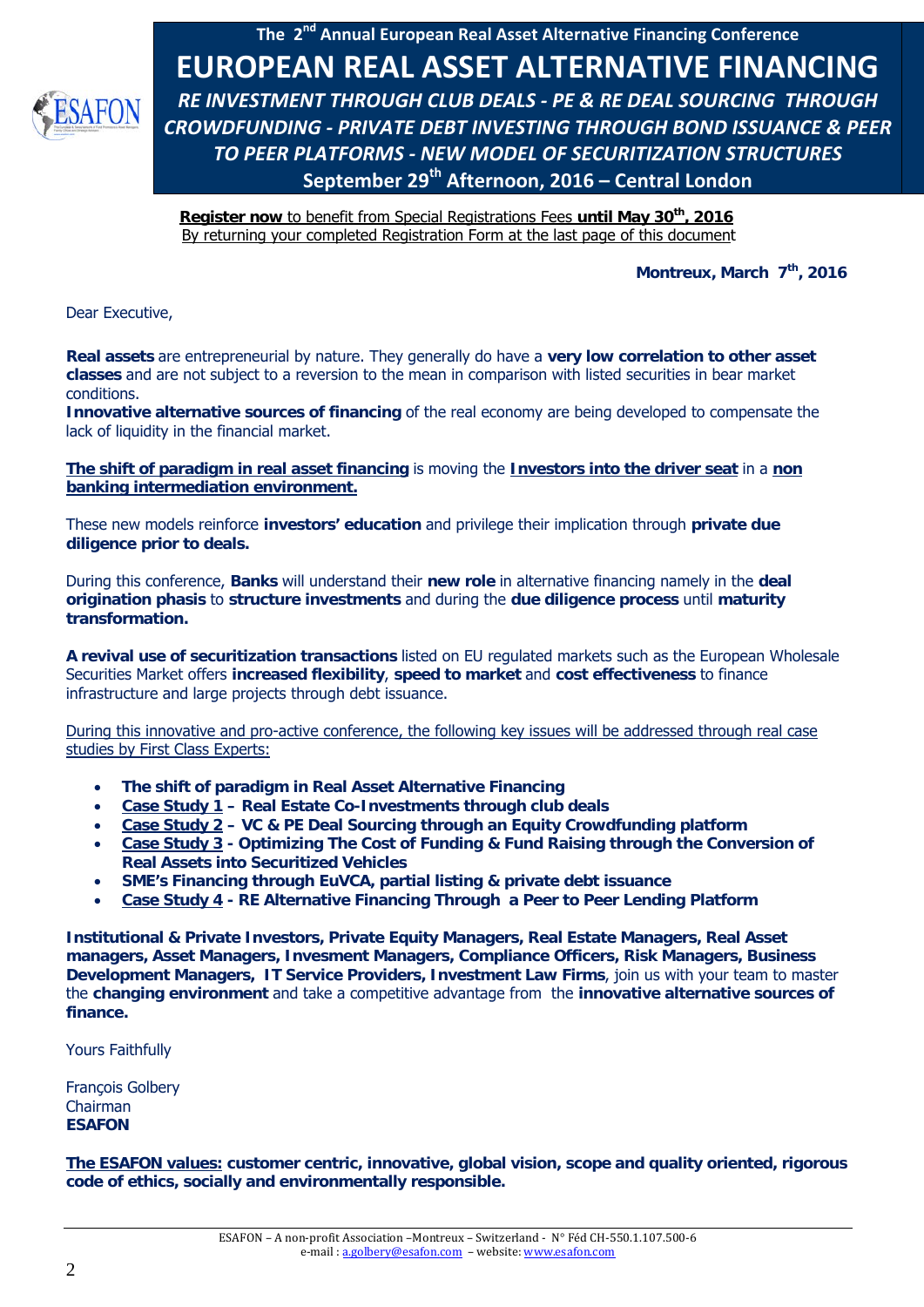

**CONFERENCE AGENDA September 29<sup>th</sup>, 2016** 

**NOTE:** This final agenda is confidential and cannot be copied without the prior author's acknowledgement

**01.30 pm Welcome Coffee and Registration**

#### **02.00 pm Opening Remarks by François Golbery and the Chairman**

#### **The Shift of Paradigm in Real Asset Alternative Financing**

- The state of art in the Alternative Finance Market
- New UK regulations to develop SME sector

**Stephen Day** Partner **CADWALADER, WICKERSHAM & TAFT LLP, London**

#### **REAL ESTATE CO-INVESTMENTS THROUGH CLUB DEALS**

#### **02.15 pm CASE STUDY 1 : Club-Deals in Real Estate Investment in China and Mongolia**

**Florian Schmied CEO EURO SINO INVEST GROUP, ESI, Beijing Shareholder Tucher & Smith Family Office, Munich**

### **VC & PE ALTERNATIVE FINANCING**

#### **02.45 pm CASE STUDY 2 : VC & PE Alternative Financing Through Equity Crowdfunding**

- The potential of equity crowdfunding to shift how the VC / PE industry works
- Examples of some of the companies that we raised finance for which have raised £1m+ (well into VC territory)
- How equity crowdfunding is growing to a size that can comfortably displace early stage common sources of finance.
- 2 case studies where VCs used equity crowdfunding to help them completing some of their funding rounds, showing that equity crowdfunding will not displace VCs/PE but will collaborate with the industry instead.

**Goncalo Vasconcelos, Founder & CEO SyndicateRoom, Cambridge, UK**

- **03.15 pm What are the Opportunities for Small PE-VC Managers to Structure Alternative Assets Cost-efficiently?**
	- De-minimis
	- **EuVCA**

#### **Legal Aspects of the Structuring of Crowdfunding Platform**

**Dr Andre Zerafa** Partner **GANADO ADVOCATES, Malta**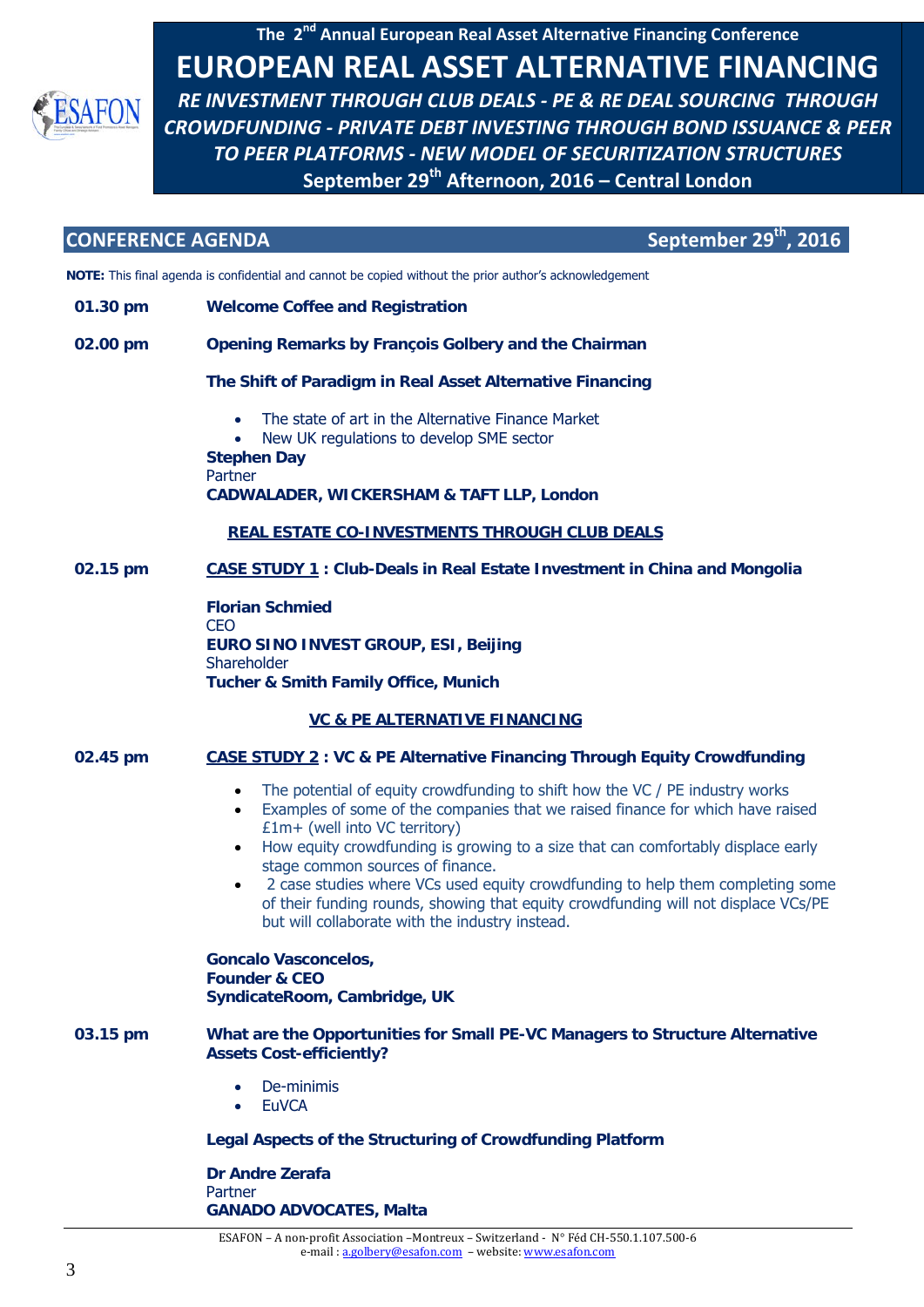A FON

**The 2nd Annual European Real Asset Alternative Financing Conference EUROPEAN REAL ASSET ALTERNATIVE FINANCING**  *RE INVESTMENT THROUGH CLUB DEALS - PE & RE DEAL SOURCING THROUGH CROWDFUNDING - PRIVATE DEBT INVESTING THROUGH BOND ISSUANCE & PEER TO PEER PLATFORMS - NEW MODEL OF SECURITIZATION STRUCTURES*  **September 29th Afternoon, 2016 – Central London**

**3.45 pm Coffee Break hosted by:** 



#### **REMODELLING SECURITIZATION STRUCTURES COST EFFICIENTLY**

**4.15 pm CASE STUDY 3 : How The New Model of Securitisation Structures Offer Increased Flexibility and Faster Times to Market - Real Economy Financing Case studies** 

> **Andreas Wolfl** CEO **ARGENTARIUS ETI MANAGEMENT Ltd, Luxembourg & Malta**

#### **SME'S FINANCING - PRIVATE DEBT MARKET**

- **4.45 pm Allowing investors to take advantage of the rewards offered by the private debt market while incurring minimum risks: the importance of structuring in private debt transactions**
	- Ensuring the Safetyness of Private Debt Investing
	- How to mitigate risks
	- How to define the Term Sheet to meet the needs of both investors and borrowers: securities, rate of return and maturity

**Xavier Ledru,** Managing Director **REYL PRIME SOLUTIONS, Geneva**

#### **REAL ESTATE ALTERNATIVE FINANCING**

#### **5.15 pm CASE STUDY 4 : RE Alternative Financing Through a Peer to Peer Lending Platform**

- P2P lending for commercial real estate is a rebranding of CRE loan syndication
- Previously an institutional only asset class, technology has helped to open the asset class to individual investors
- The Perfect Storm driving the Real Estate P2P sector and how we should partner banks not compete
- CRE Debt investments can balance a real estate investors portfolio, debt is the safest RE investment
- Case study of why a borrower would use a P2P platform

**Brian Bartaby,** Founder & CEO **PROPLEND, Ascot, UK**

#### **5.45 pm Closing Remarks by the Chairman**

**6.00 pm to 7.00 pm Closing Cocktail hosted by**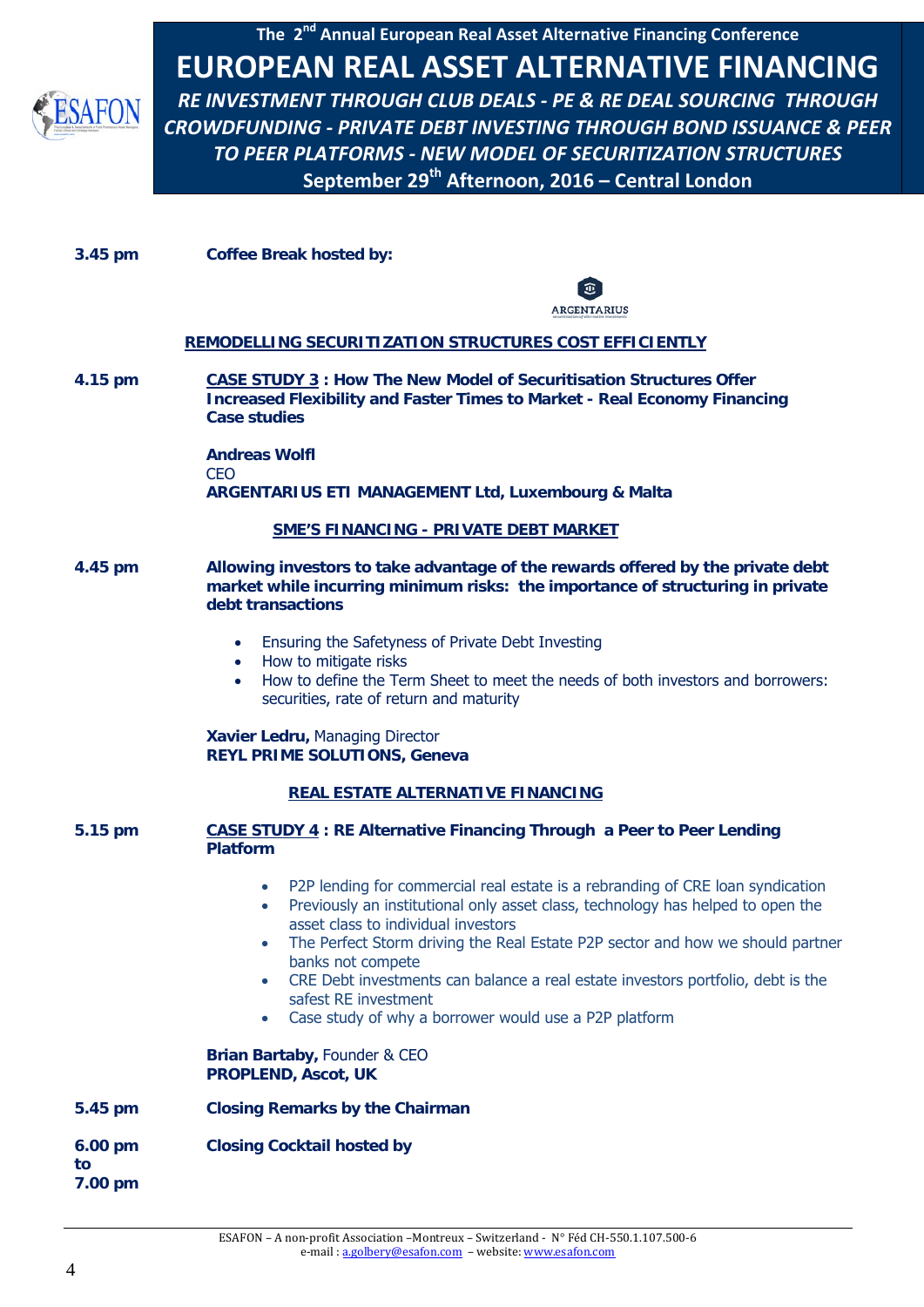

**WHO SHOULD ATTEND** 

**Debt Fund Managers Real Asset Managers PE GP's & LP's Head of PE & RE Debt Financing Platforms RE Infrastructure Head of PE & RE Business Development PE, RE & HF Promotors**

**Institutional Investors Private Investors Family Offices SME'S Fund Selectors Depositary & Fund Administrator Investment Law Firms Compliance Officers**

#### **The Speakers**



### **Stephen Day,** Partner **CADWALADER, WICKERSHAM & TAFT LLP, London**

Stephen Day is a partner in Cadwalader's London Capital Markets Group. Prior to joining Cadwalader, Stephen was a partner at Mayer Brown and an associate in the New York office of Curtis-Mallet, Colt & Mosle LLP.

He advises leading financial institutions and corporations in Europe and the United States in connection with a wide range of structured finance and securitization transactions, with a focus on complex, cross-border capital markets deals and financial restructurings. Stephen is regularly chosen to structure market-first financings across a broad range of asset-classes (auto loans, auto leases, fleet lease, SME loans, credit cards and consumer portfolios, including those originated through alternative finance and marketplace lending platforms). He also regularly advises in relation to securitisation in relation to private-equity transaction whether arranging bridging, acquisition, take-out or whole business transactions. Stephen has been at the cutting edge of innovation during the recent financial crisis taking the leading restructuring mandates, e.g. Re Sigma finance Corporation and Re Golden Key Ltd. Stephen has co-authored numerous articles, including, "Securitisation: Keeping it Simple" (2015) and "Revisions to the Securitisation Framework: Final Rules published by the Basel Committee" (2015).

LL.M New York University School of Law (International Legal Studies).



#### **Florian Schmied,** CEO **EURO SINO INVEST GROUP, Munich**  Shareholder**, Tucher & Smith Family Office, Munich**

Florian Schmied is shareholder of the Tucher & Smith family office, as well as founder and CEO of Euro Sino Invest Group (ESI).

Since 2008, Florian Schmied has managed two offshore funds, in addition to acquiring and developing several tracts of land in China. Florian Schmied is also managing shareholder of M&P Group, a leading German environmental engineering company with over 25 years of experience and 11 offices worldwide, including in Beijing.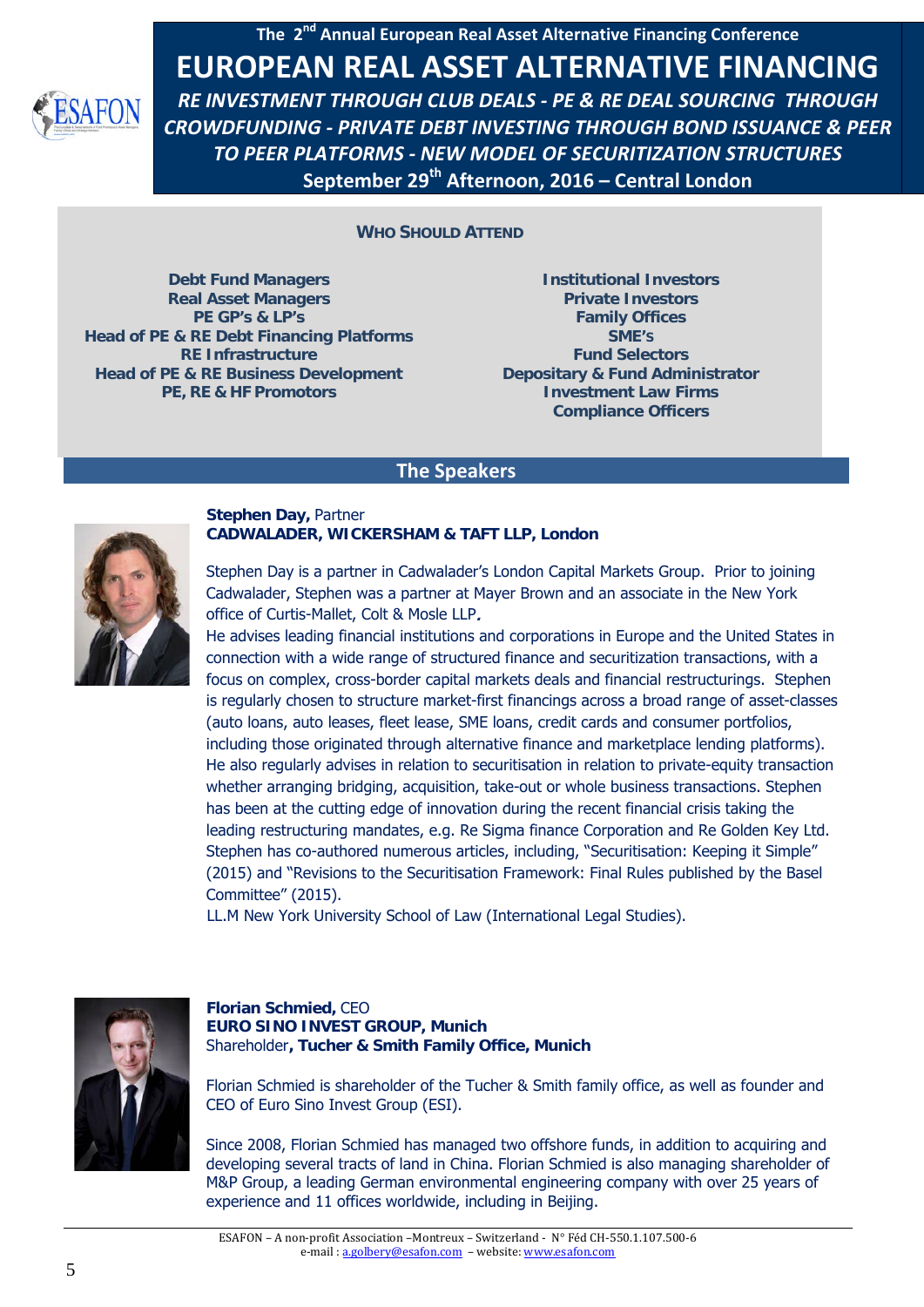

#### **Florian Schmied' Current Positions:**

- CEO and founder of ESI Group
- Managing Partner of M&P Group
- Founder of Tucher & Smith Trading Co.
- Chairman of the Board of several Chinese real estate development companies
- Chairman of the European Union Chamber of Commerce in Shenyang

**EURO SINO INVEST, ESI,** which has its headquarters in **Beijing**, specializes in developments in China's real estate sector, particularly in 1st and 2nd tier cities. China's 2nd tier cities, of which almost two dozen are million-resident metropolises, are currently undergoing a period of growth that offer attractive yield opportunities. Combining international know-how with practical experience, ESI takes part in this upswing by means of project development; starting first with residential properties, followed by commercial and industrial buildings. ESI is closely involved with these project developments along the entire value chain; from land purchase, construction and sale of the residential, commercial and industrial units to property management post-completion.



#### **Goncalo Vasconcelos,** Founder & CEO **SyndicateRoom, Cambridge, UK**

A serial entrepreneur himself, **Gonçalo** is only too aware of the long path leading to a successful funding round.

In September 2011 Gonçalo graduated with an MBA from Judge Business School, University of Cambridge where he was awarded the 'Best Dissertation' prize and the Benavitch Scholarship for academic and professional achievements.

His past experience has shown him that often entrepreneurs have to spend too much time chasing investors instead of focusing on the most important part of their business: their customers.

He has a vision of how to help great entrepreneurs to fulfil their dreams and that vision is called "SyndicateRoom". He is passionate about giving the crowd access to the top deals into which experienced business angels are investing their own money. This is what drives his vision for SyndicateRoom.

#### Gonçalo is also a **[contributor for Forbes](http://www.forbes.com/sites/goncalodevasconcelos/)**, writing

regularly about equity crowdfunding, business angel investment and venture capital investment and speaks regularly at public events about the same themes.

In his spare time Gonçalo cycles long distances to raise money for charities (his last ride was from Cambridge to Paris), plays tennis and, when in warmer climates, sails with his wife whenever there is half a chance.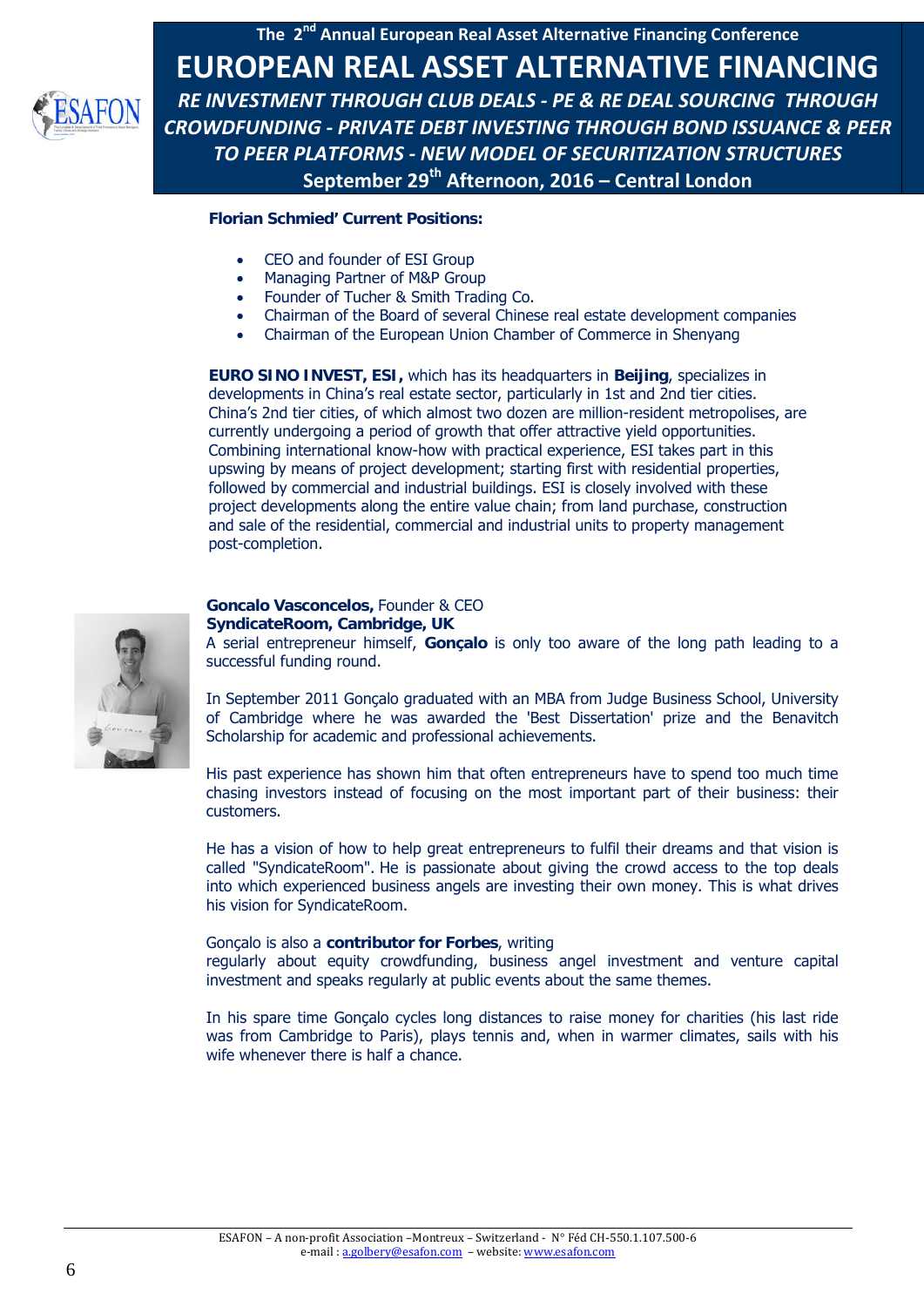

**Dr. Andre Zerafa,** Partner, Head of Investment Services and Funds Department, **GANADO Advocates, Malta**

Dr André Zerafa heads GANADO Advocates' Investment Services and Funds team. André regularly advises promoters on various corporate, regulatory and other legal issues involved in the setting up of asset management firms, administrators, custodians, prime brokers and advisers. He also specialises in the structuring and establishment of alternative investment funds (hedge funds), UCITS funds and other retail funds. André also acts as an external examiner and tutor at the University of Malta for dissertations relating to investment services and funds. He also chairs the Investment Business Committee of the Maltese Institute of Financial Services Practitioners.



#### **Andreas Wolfl,** CEO **ARGENTARIUS ETI MANAGEMENT Ltd, Luxembourg & Malta** email: [andreas@argentariusgroup.com](mailto:andreas@argentariusgroup.com)

**2007 – present : Argentarius Group**

CEO of Argentarius ETI Management Ltd. (Malta) as well as CEO of Argentarius Securitisation Fund Management s.a.r.l. (Luxemburg). Argentarius focuses on the securitisations of alternative investments into an Exchange Traded Instrument as a repackaging transaction

#### **2001 – present : Enterpreneur**

As an enterpreneur I have had several positions within companies I am shareholder of.

From 2001 till 2008 I have been Consulent of Morgan Stanley Capital Indices (MSCI a world leading provider for indices to benchmark the financial markets) in Austria.

I also set up a stock exchange onlinenewspaper from 2001 till 2004 in a joint venture with the biggest Austrian business newsletter group (Wirtschaftsblatt AG).

In 2004 I set up an offshore alternative investment fund for professional investors which I have been managing until 2008. In 2005 I took the opportunity to buy a stake in Bankverein Werther AG a more than 125 years old bank in Germany. I was engaged with 10% of the shares and entered the board of directors (nonexecutive director). I was responsible for the bank strategy to switch from retail commercial banking to asset management and financial

services. We opened branches in Berlin and Munich to expand the business into whole Germany. In 2007 the japaneese telecom wanted to buy into a banking license in Europe, preferable Luxembourg, UK or Germany, and I together with other strategic shareholders sold our shares in the Bank with a big profit. Shortly thereafter I left the board of directors.

From 2006 till 2011 I have been director in Minerva Taurus Group, an asset manager in Switzerland and Liechtenstein. We operated some funds as well as asset management on a discretionary basis.

Since 2012, I focus completly on the securitisation and repackaging business at Argentarius.

#### **2000 – 2001 : Vienna Stock Exchange**

After my master in Business Administration at the University of Vienna I started my career at the Vienna Stock Exchange. I was working in the index management team and market control of the derivatives market. In 2001 I got team leader of Austrian Indices Managment and set up a customized index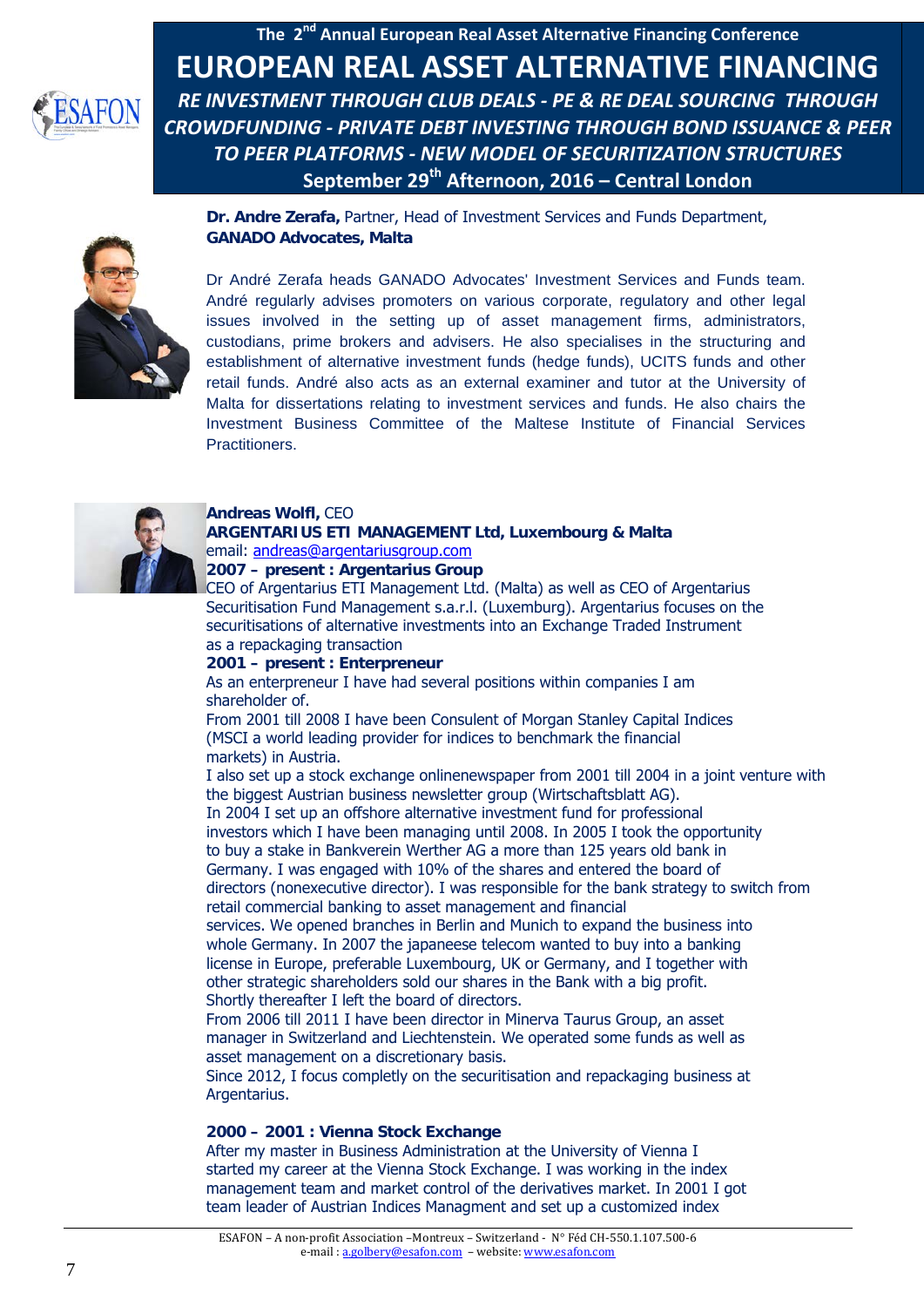

platform at Vienna Stock Exchange to provide cusomtized indices as underlying for securitised financial instruments by Austrian Banks. **EDUCATION AND QUALIFICATIONS University of Economics and Business, Vienna 19951999** Master of Business Administration Main subjects studied include: Investmentbanking, Commercial Banking, Insurance, Operations Research, Business Law Management Dissertation: Analysis of the Implied Volatility Structure at the German Derivatives Exchange EUREX and deriving a Monte Carlo Simulation Model



#### **Xavier Ledru,** Managing Director **REYL PRIME SOLUTIONS, Geneva**

for the pricing of Options.

Xavier has eleven years of experience in structured finance.

Xavier joined US law firm Orrick Herrington & Sutcliffe Paris office in 2004 where he worked in structured finance with an emphasis on securitization transactions, derivative transactions, private equity financings and restructuring.

In 2010, Xavier joined Société Générale Corporate and Investment Banking where he was appointed Head of Legal for Commodities and Natural Resources. He advised the bank's global commodity division on various matters ranging from trade finance, structured finance and project finance to capital markets, M&A and bespoke derivatives. He joined Reyl Prime Solutions in September 2014.

Xavier graduated from Paris Descartes University (Postgraduate Degree in Contract Law, '03), from HEC Business School (Masters in International Business Law and Management, '02) and from Aix-en-Provence University (Postgraduate Degree in International Business Law, '01)



# **Brian Bartaby,** Founder & CEO

#### **PROPLEND, Ascot, UK**

Brian Bartaby is the CEO and founder of Proplend, a Peer to Peer lending platform that connects investors directly to borrowers with loans secured against UK income producing Commercial Property.

In 2003 Brian founded Longcross Capital, a firm specialising in providing financial solutions for real estate investors and developers.

He spent 12 years successfully structuring funding deals to meet his clients ever changing requirements, which ultimately led him to develop the Proplend platform. Prior to property finance he spent 13 years working in London, NY and HK managing FX and Options trading desks where he developed a solid understanding of risk.

Proplend specialises in meeting the loan requirements of the massively underbanked sub £5m commercial investment loan market. Commercial real estate debt is a long established asset class which offers investors a reliable and attractive source of income with limited capital risk. Proplend is opening this asset class up to a wider range of investors who can invest alongside other Proplend Investors or on a whole loan basis.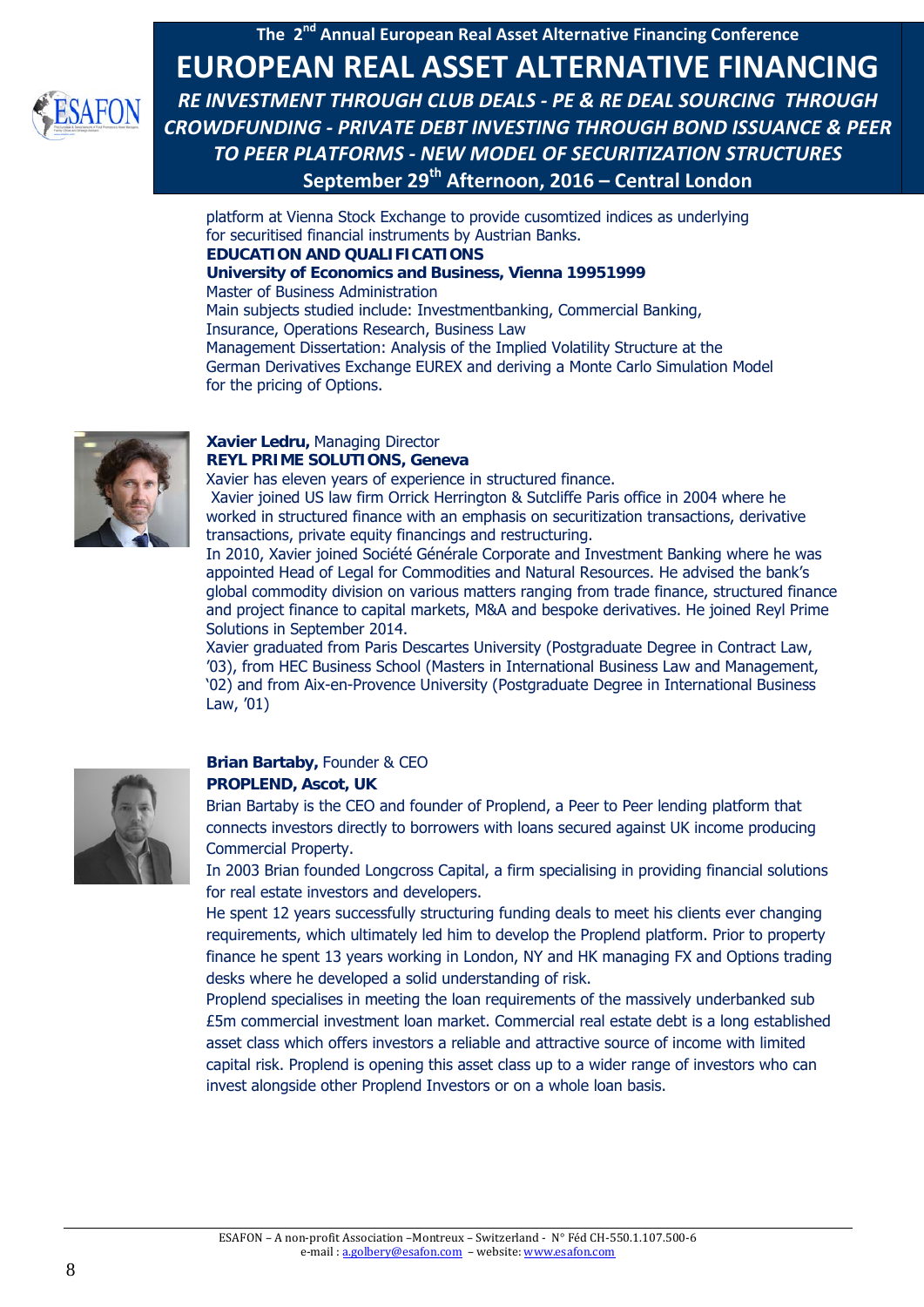

# **The Partners**

#### **About ARGENTARIUS ETI Management Ltd**



**REYL** 

**Argentarius** is a specialist in the securitisation of alternative investments into ETIs - Exchange Traded Instruments. We are one of the few European private label service providers for securitisations of alternative investments. Our clients are managers of hedge funds, asset managers and managers of structured UCITS Funds. Please visit our web site : **[http://www.argentarius-group.com](http://www.argentarius-group.com/)**

**The REYL Group** is an independent banking group with offices in Switzerland (Geneva, Zurich, Lugano), Europe (Paris, London, Luxembourg, Malta) and the rest of the world (Singapore, Santa Barbara and Dubai). The Group manages assets of over CHF 10 billion and employs 175 people (figures as at 31/12/2014).

Developing a innovative approach to banking, the Group serves a clientele of international entrepreneurs and institutional investors through its Wealth Management, Asset Management, Corporate & Family Governance, Corporate Advisory & Structuring and Asset Services business lines.

Founded in 1973, REYL & Cie Ltd is licensed as a bank in Switzerland and performs its activities under the direct control of the Swiss Financial Market Supervisory Authority (FINMA) and the Swiss National Bank (SNB). The REYL Group's subsidiaries are also regulated by the LPCC in Switzerland, the AMF in France, the FCA in the UK, the CSSF in Luxembourg, the MFSA in Malta, the MAS in Singapore, the SEC in the United States and the DFSA in Dubai.

**MGFF,** Management Global Family & Fund Advisory Services Ltd is a global independent advisory firm registered in Dublin offering advisory services to Fund Promoters and Asset Managers willing to register and administer their product range in the most appropriate cost-effective European jurisdiction to ensure the distribution of their products in compliance with European regulations.

**MGFF** offers a large range of tailor-made fiduciary services to Family-Owned Businesses & Commercial Companies, Entrepreneurs and Family Offices willing to ensure the tax effectiveness, the protection and the long-term preservation of their assets.

**MGFF** is a global strategic advisor to Institutional and Private Investors for long term and sustainable real assets investments.

**MGFF** contributes to the development of **impact investing**. **MGFF** advises companies and funds on impact investments to generate **measurable social and environmental impact** aligned with **financial return.**

Please visit our web site : **[www.mgffadvisory.com](http://www.mgffadvisory.com/)**

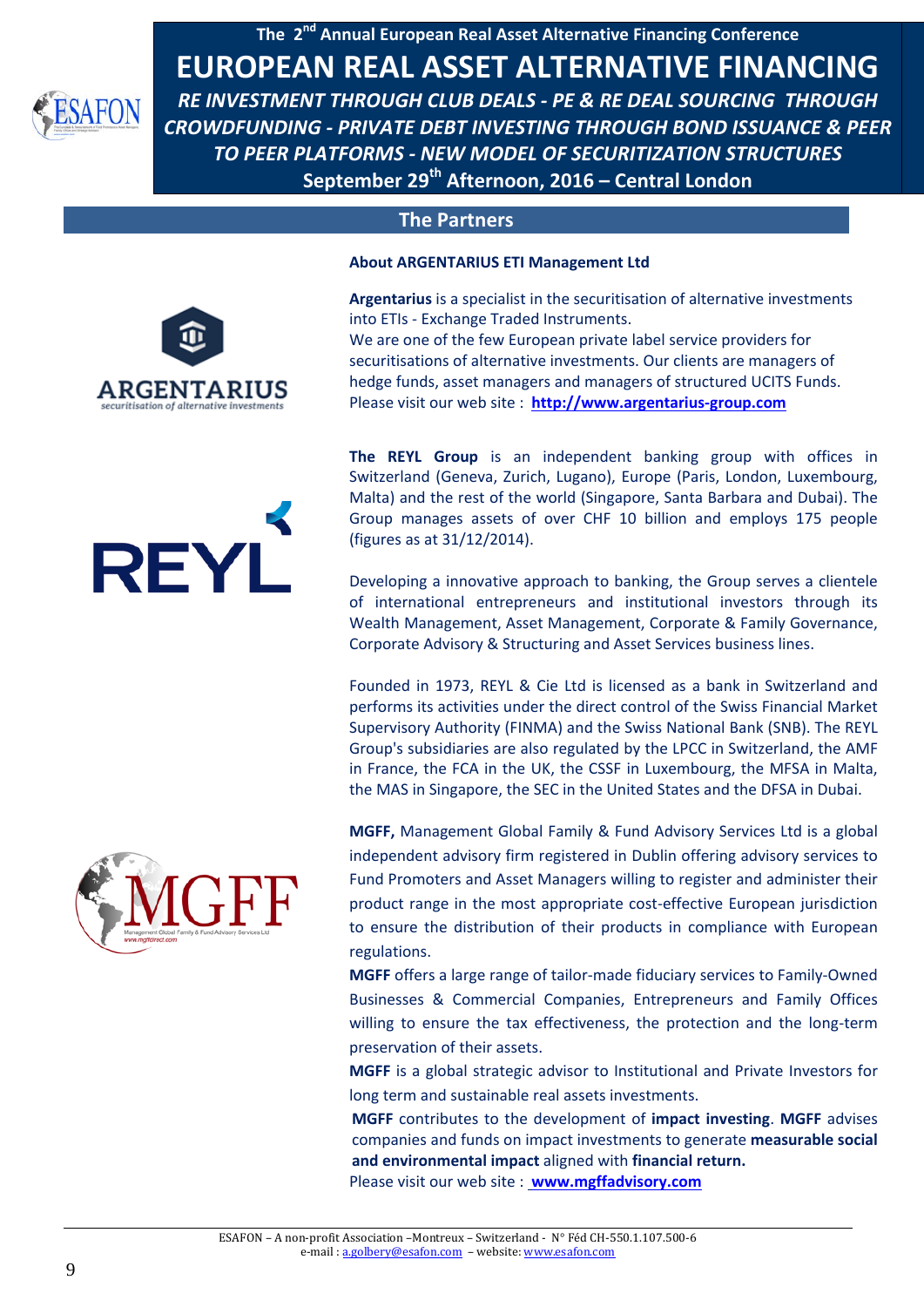**The 2nd Annual European Real Asset Alternative Financing Conference**



**EUROPEAN REAL ASSET ALTERNATIVE FINANCING**  *RE INVESTMENT THROUGH CLUB DEALS - PE & RE DEAL SOURCING THROUGH CROWDFUNDING - PRIVATE DEBT INVESTING THROUGH BOND ISSUANCE & PEER TO PEER PLATFORMS - NEW MODEL OF SECURITIZATION STRUCTURES*  **September 29th Afternoon, 2016 – Central London**

# **The Media Partners**



research New Perspectives for

Absolut|report has been launched in 2001 and is now the leading independent publication for institutional investors in Germany, Austria and Switzerland. Covering all topics of interest to institutional investors Absolut|report focuses on innovations and new developments for the institutional asset management industry. Investment strategies in all asset classes, along with risk management, legal and taxation aspects are provided by science and industry experts.

In combination with Absolut|performance, our web platform and our professional approach, we provide direct access to institutional investors' decision makers through our outstanding quality and prestigious platform. Absolut|**report**, Absolut|**performance** are like all our publications available through an annual subscription.

Please visit our web site: **www.absolut-research.de**

#### **To review Partnership Opportunities,**

**Please contact Dr Anne Golbery , Managing Director, ESAFON at [a.golbery@esafon.com](mailto:a.golbery@esafon.com)**

# **ESAFON PARTNERSHIP PACKAGES 2016**

#### **"EXHIBITOR PARTNER": Euro 2'450**

- **partner logo inserted in the conference brochure**
- an exhibition space in the conference foyer for the duration of the conference
- **a personalised invitation to send to your contacts with a 30% discount for any registration for your contacts**
- **your Corporate Profile inserted on our web site with a link to your web site**
- **2 free conference invitations for your colleagues or clients**
- **the complete mailing list of the conference participants**

#### **"FIRST CLASS PARTNER": Euro 3'970**

- **a 30 minute non-commercial presentation as a speaker**
- **a personalised invitation to send to your contacts with a 50% discount for any registration for your contacts**
- **your Corporate Profile distributed to the participants**
- **2 free conference invitations for your colleagues or clients**
- **the complete mailing list of the conference participants**

#### **"SILVER PARTNER": Euro 5'480**

- **partner logo on front page of the conference brochure**
- **a 30 minute non-commercial presentation as a guest speaker with a formal introduction from the chairman**
- **lunch or cocktail hosted by the company (luncheon costs included in the total package of Euro 5'480)**
- **partner's logo appears on the schedule in participant folders**
- **your Corporate Profile inserted on our web site with a link to your web site and distributed to all the participants**
- **a personalised invitation to send to your contacts with a 50% discount for any registration for your contacts**
- **3 free conference invitations for your colleagues or clients**
- **the complete mailing list of the conference participants**

#### **"GOLD PARTNER": Euro 7'850**

- **all the conditions applying to EXHIBITOR partnership, plus:**
- **partner logo on front page of the conference brochure**
- **lunch or cocktail hosted by the company (lunch included in the total package of Euro 7'850)**
- **a 30 minute non-commercial presentation as a guest speaker with a formal introduction from the conference chairman**
- **6 free conference invitations for your colleagues or clients**

#### **"LEAD PARTNER": Euro 8'950**

- **all the conditions applying to GOLD partnership, plus:**
- **exclusivity of partnership to company's market sector**

*The ESAFON Partners take in charge their travel and accommodation expenses A 20% discount is granted on the second Partner Contract signed in 2016*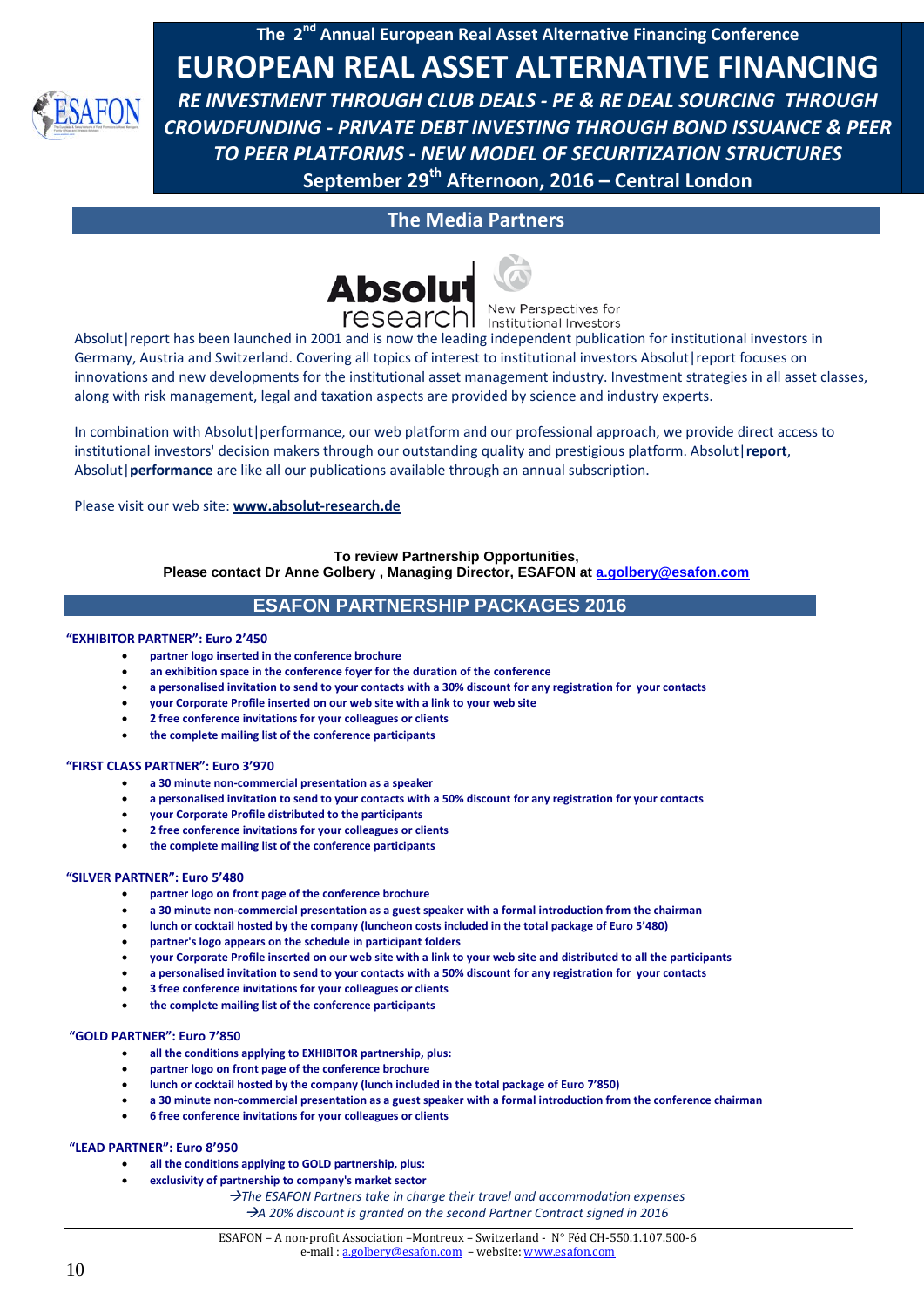

# **ESAFON TEAM**



#### **François Golbery,** Chairman**, ESAFON, Montreux [fgolbery@esafon.com](mailto:fgolbery@esafon.com)**

François Golbery is the Chairman of ESAFON, a non-profit independent association registered in the Registrar of the Federal Office in Bern with the objective of promoting and facilitating best practices amongst professionals from the asset, fund and wealth management industries across Switzerland and Europe.

François is also **Senior Managing Partner of MGFF Ltd**, a global strategic advisor to Institutional & Private Investors for long-term and sustainable investments.

François, through its long-term involvement at MGI in organizing high-level expert – driven conferences addressing the strategic consequences of EU principle-led directives within the Lamfalussy procedure in Europe has been at the forefront of interactive developments towards the best practices within the financial industry across Europe.

Established in Switzerland since 1997, he contributes and helps financial centres to formulate their strategic positioning and train market participants to implement change in day-to-day business practices. He has built –up a personal network of high calibre experts that are instrumental to forge the future and do participate in high level think tanks.

François has been invited by the future 2014 European Commission to provide insight on ELTIF's and necessary updates on UCITS as the financial markets division prepares its work program Prior to MGI, François Golbery has served in various senior positions in Marketing and Finance within multinational companies. In 1988, he started-up and grew the French subsidiary of IIR in Paris as the most profitable entity of the group. He was elected Manager of the Year in 1992 / 1993 and received his prize from Edward de Bono, the originator of the lateral thinking concept. He took over the responsibility of the Portuguese office as well.

He holds an MBA in Finance from the University of Hartford (Connecticut), under the patronage of Michel Barnier, currently the Commissioner of the Internal Market Division of the European Commission in Brussels.

François Golbery is a member of the Royal Ocean Racing Club in London



generation.

#### **Dr Anne Walhain Golbery,** Managing Director**, ESAFON, Montreux [a.golbery@esafon.com](mailto:a.golbery@esafon.com)**

Dr Anne Walhain Golbery is Managing Director and Company Secretary of ESAFON, a non-profit independent association started in 2001. Anne is Head of the Global Operations including RP, Partnership, Customer Service, Marketing, IT, Finance, and Human Resources.

Anne is also **Managing Partner of MGFF Ltd**, a global strategic advisor to Institutional & Private Investors for long-term and sustainable Impact investments.

Anne is a real entrepreneur. Her major interests are to meet with customer needs in a global environment, to promote entrepreneurship spirit and to contribute to build a new powerful, high quality of life and socially and environmentally responsible Europe.

Anne has been with François Golbery, the co-founder of MGI Management Global Information SA, managing the global operations of MGI for 18 years, from 1994 to 2012.

Previously, as IT Program Manager, Anne has been designing and implementing Technical Information Systems for the Space Electronic Equipments at EADS, France, for 12 years, from 1982 to 1994. Anne held a Doctorate in Atomic Physics, University of Caen, France, 1979. Two from among her five children, Brieuc & Severine, are running their own Family Business in the 3rd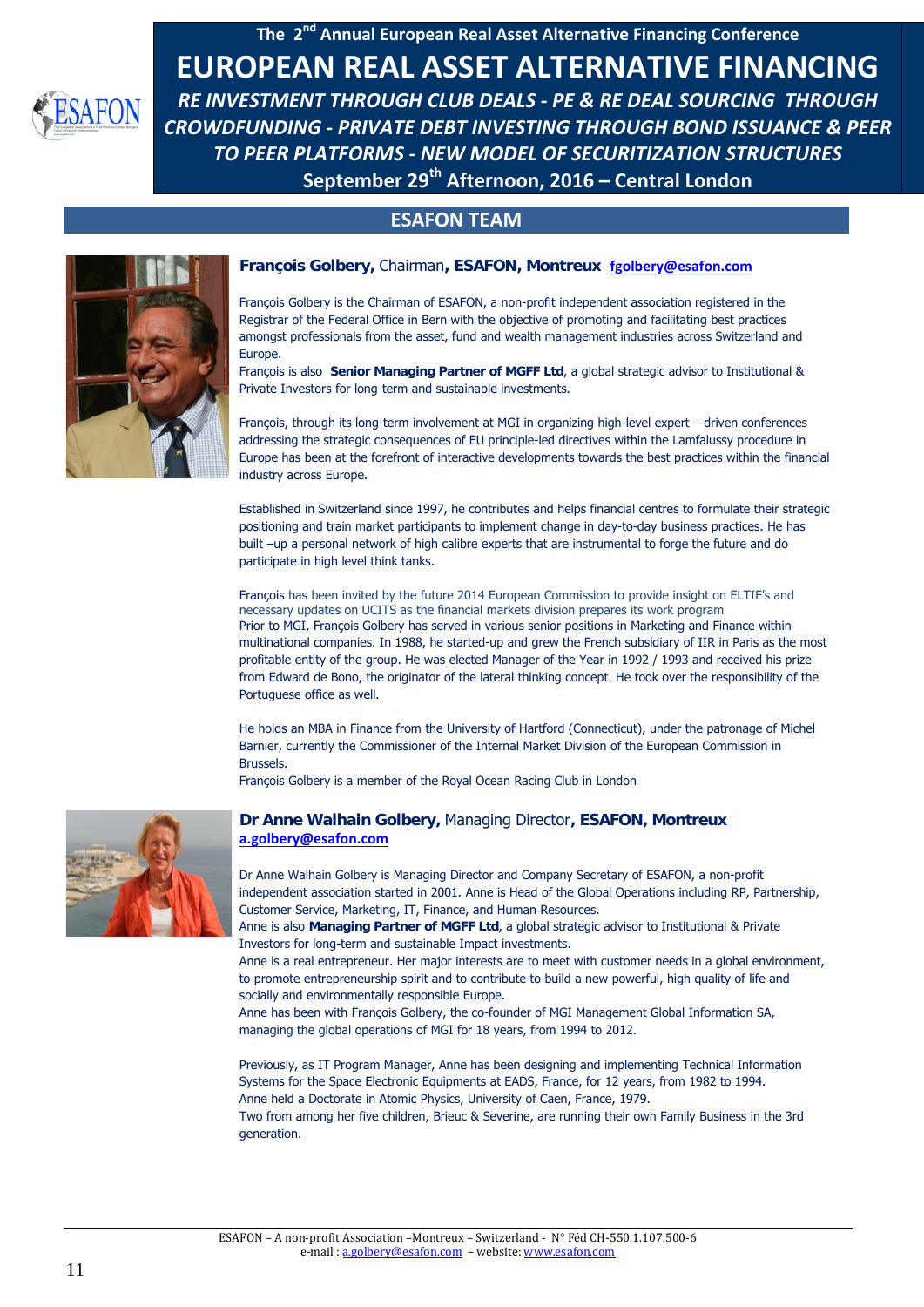

 *Yes, I would like to receive the above programme (please tick the appropriate programme) and pre-register*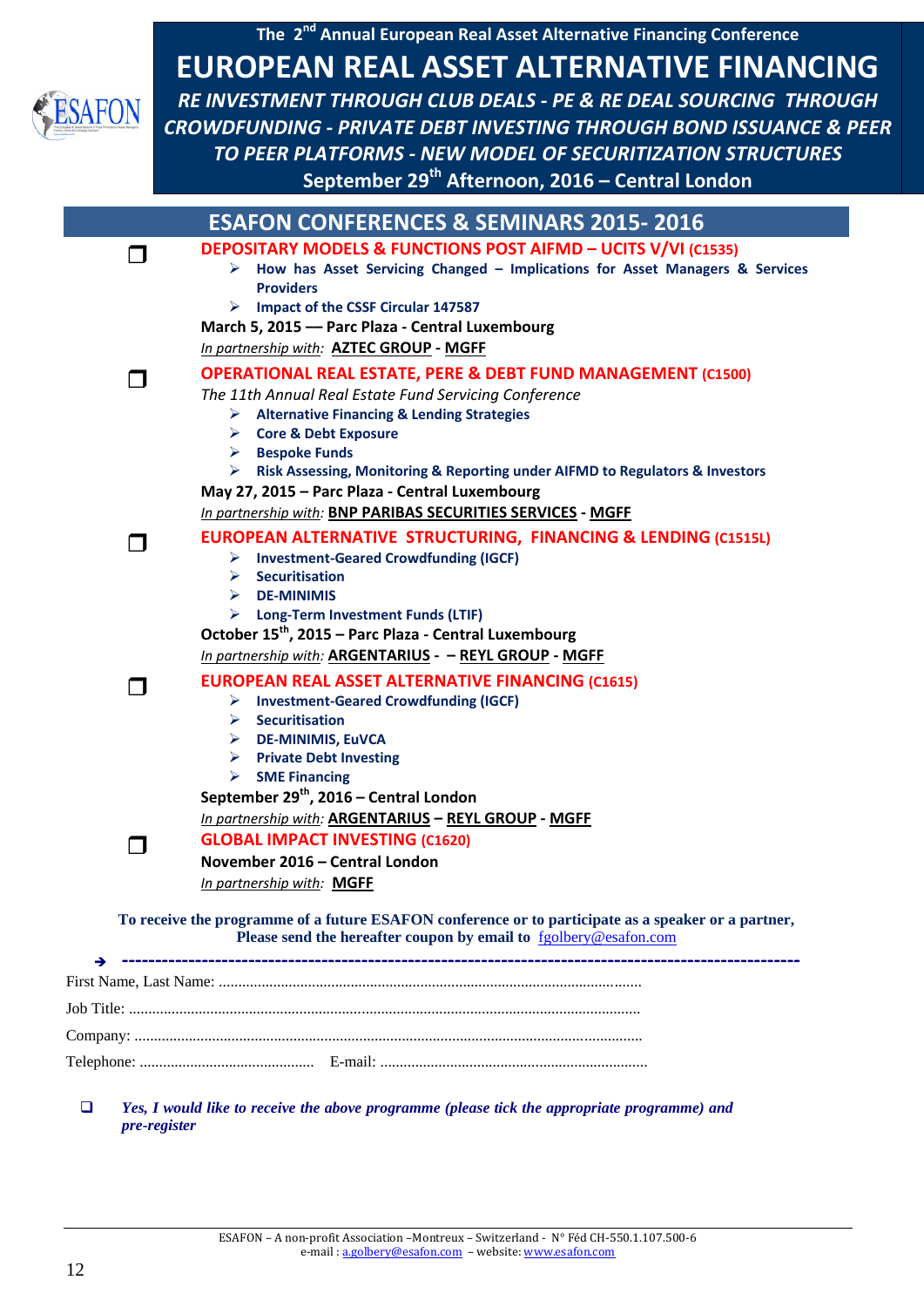

**ESAFON, The European Network of Asset and Fund Managers, Family Offices and Strategic Advisers**



If you are an Asset Manager, a Fund Manager, the Head of a Family Office or a Strategic Adviser, Join **ESAFON***,* **The European & Swiss Network of Asset and Fund Managers, Family Offices and Strategic Advisers**

**T**he **ESAFON** is a not-for-profit organization dedicated to facilitating the exchanges between European and Swiss experimented professionals in the area of Asset Management & Family Wealth Management, to training its members to implement new regulations and best management practices with an objective geared towards **harmonisation** and **transparency.**

The **ESAFON** objectives are also to increase the scale and effectiveness of **impact investing**. **Impact investments** are investments made by companies and funds to generate **measurable social and environmental impact** aligned with **financial return.**

**ESAFON** members network with major international leaders through think tank meeting and social events as private luncheon, dinners, workshops, conferences and forums.

- Their details are added to the **ESAFON DIRECTORY** which is updated on a monthly basis.
- They receive a personal **ESAFON** Membership Card and benefit from **one complementary invitation to a ESAFON conference** and a 50% discount on their other registration fees for the **ESAFON** Conferences 2016.
- They have access to the **ESAFON** website: [www.esafon.com](file:///\\marketing_admin\AppData\Local\Microsoft\AppData\AppData\Local\Microsoft\AppData\Local\Microsoft\AppData\Local\Microsoft\Windows\Temporary%20Internet%20Files\Content.Outlook\AppData\AppData\Local\Microsoft\AppData\Documents%20and%20Settings\Customer.service1\Local%20Settings\Temporary%20Internet%20Files\OLK4\www.esafon.com)
- The Association supports the interests of its members to Regulatory Bodies in Europe
- The Annual Individual Membership Fee 2016 is 350  $\epsilon$ .
- The Annual Institutional Membership Fee 2016 is 1'500 €. It allows each Institution, Member of ESAFON, to register until 5 executives as ESAFON Member.
- ESAFON Honorary Membership 2016: this membership is restricted to the Donors willing to support the Association ESAFON for one year : from 2'000 €
- Please find ESAFON MEMBERSHIP APPLICATION FORM below.

**The ESAFON values: customer centric, innovative, global vision, scope and quality oriented, rigorous code of ethics, socially & environmentally responsible.**

> For more information or to apply for your Membership to **ESAFON**, please contact: **Dr Anne Golbery**, Managing Director, **ESAFON** e-mail[: a.golbery@esafon.com,](mailto:a.golbery@esafon.com) mobile: 00 33 6 45 83 67 67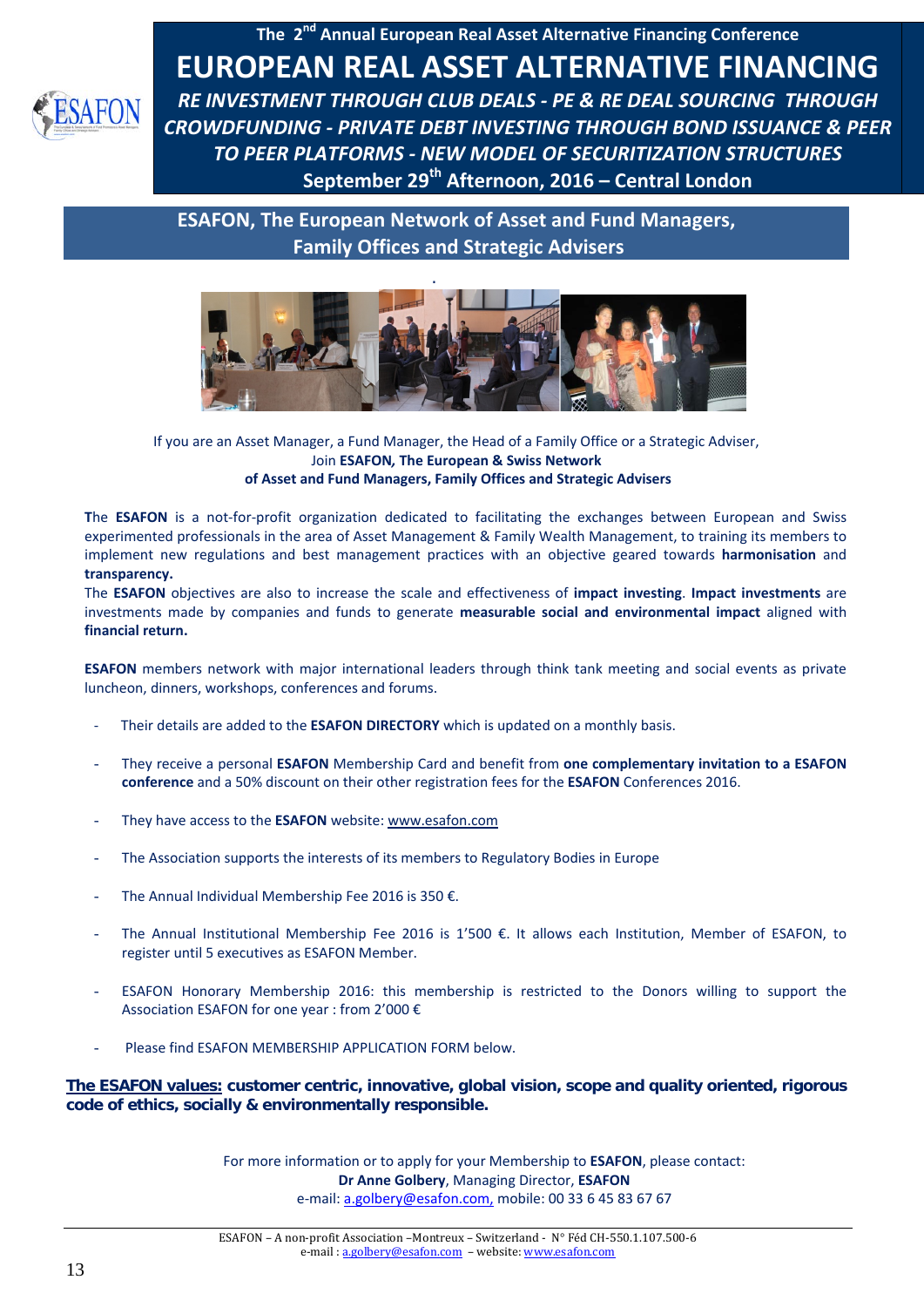

# **ESAFON MEMBERSHIP APPLICATION FORM 2016**

**To apply as an ESAFON Member, Please return the Form to Dr Anne Golbery by email:** a.golbery@esafon.com

| ┓<br>Yes, I wish to enter the non-profit Association ESAFON, The European Network of Asset<br>and Fund Managers, Family Offices and Strategic Advisers<br>┓<br>Yes, I send you a short biography by e-mail with a colour portrait to be published on the<br>private ESAFON website |                                                                                                  |                                          |
|------------------------------------------------------------------------------------------------------------------------------------------------------------------------------------------------------------------------------------------------------------------------------------|--------------------------------------------------------------------------------------------------|------------------------------------------|
| П<br>Individual<br>- 1<br>Subscription<br>2016<br>$(350 \div )$                                                                                                                                                                                                                    | <b>Institutional</b><br>l 1<br>Subscription<br>2016<br>Until 5 members<br>$(1'500 \triangleleft$ | Honorary<br>Membership<br>2016<br>Donor: |
| Yes, I will send you the payment upon receipt of your invoice                                                                                                                                                                                                                      |                                                                                                  |                                          |
| Date:                                                                                                                                                                                                                                                                              | Signature:                                                                                       |                                          |